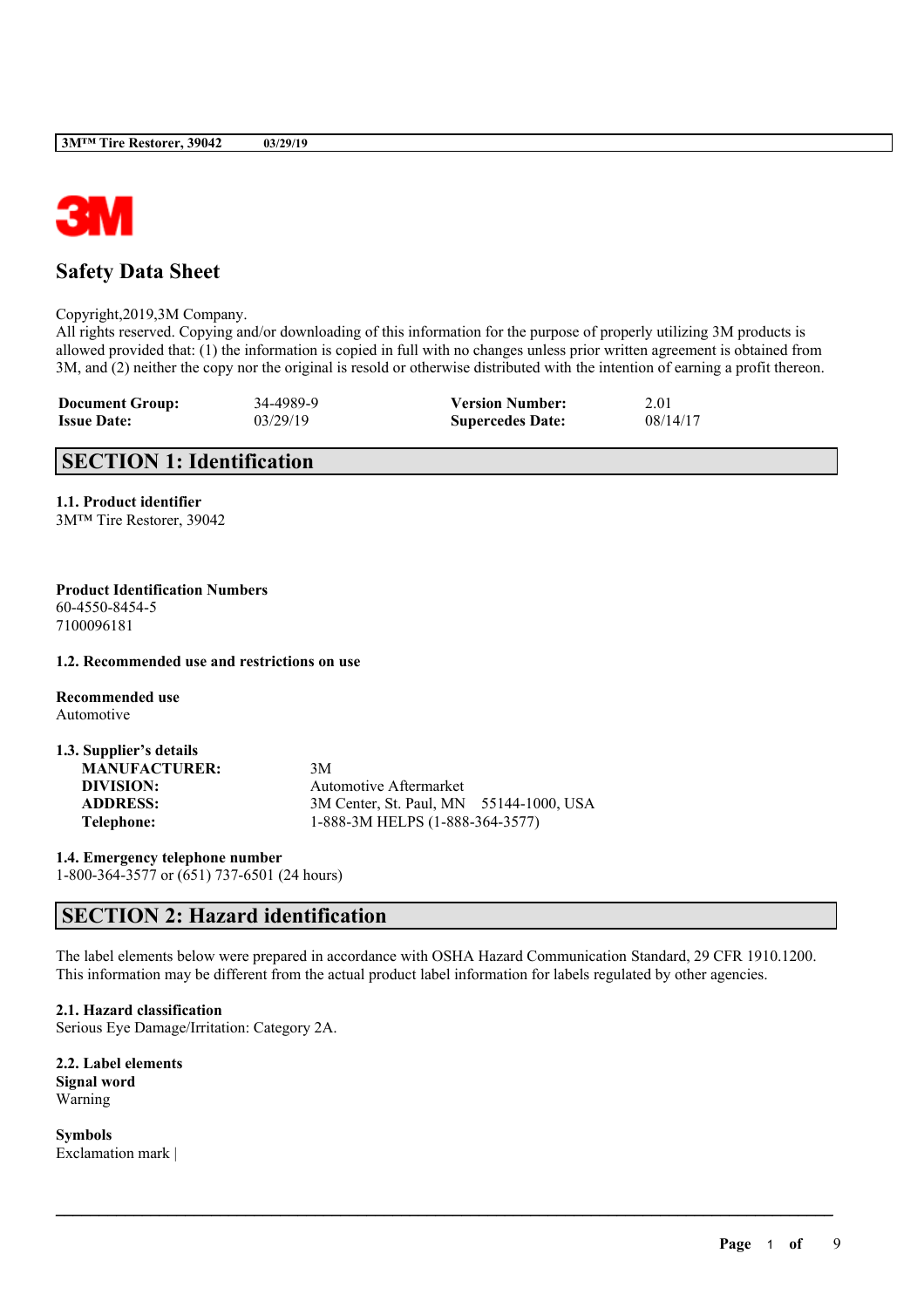**Pictograms**



**Hazard Statements** Causes serious eye irritation.

**Precautionary Statements General:** Keep out of reach of children.

#### **Prevention:**

Wear eye/face protection. Wash thoroughly after handling.

#### **Response:**

IF IN EYES: Rinse cautiously with water for several minutes. Remove contact lenses, if present and easy to do. Continue rinsing.

If eye irritation persists: Get medical advice/attention.

2% of the mixture consists of ingredients of unknown acute oral toxicity. 2% of the mixture consists of ingredients of unknown acute dermal toxicity.

# **SECTION 3: Composition/information on ingredients**

| Ingredient                                 | C.A.S. No.       | $\%$ by Wt                  |
|--------------------------------------------|------------------|-----------------------------|
| Water                                      | 7732-18-5        | $60 - 90$ Trade Secret *    |
| Poly(Dimethylsiloxane)                     | 63148-62-9       | 10 - 30 Trade Secret *      |
| Glycerin                                   | $56 - 81 - 5$    | 3 - 7 Trade Secret *        |
| $Poly(Oxy-1,2-Ethanedivl)$ , Alpha.- $(2-$ | 160875-66-1      | $\leq$ 2 Trade Secret $*$   |
| Propylheptyl)-.Omega.-Hydroxy-             |                  |                             |
| Crotonaldehyde                             | $14170 - 30 - 3$ | $\leq$ 0.3 Trade Secret $*$ |

\*The specific chemical identity and/or exact percentage (concentration) of this composition has been withheld as a trade secret.

# **SECTION 4: First aid measures**

# **4.1. Description of first aid measures**

### **Inhalation:**

Remove person to fresh air. If you feel unwell, get medical attention.

#### **Skin Contact:**

No need for first aid is anticipated.

# **Eye Contact:**

Immediately flush with large amounts of water. Remove contact lenses if easy to do. Continue rinsing. Get medical attention.

 $\mathcal{L}_\mathcal{L} = \mathcal{L}_\mathcal{L} = \mathcal{L}_\mathcal{L} = \mathcal{L}_\mathcal{L} = \mathcal{L}_\mathcal{L} = \mathcal{L}_\mathcal{L} = \mathcal{L}_\mathcal{L} = \mathcal{L}_\mathcal{L} = \mathcal{L}_\mathcal{L} = \mathcal{L}_\mathcal{L} = \mathcal{L}_\mathcal{L} = \mathcal{L}_\mathcal{L} = \mathcal{L}_\mathcal{L} = \mathcal{L}_\mathcal{L} = \mathcal{L}_\mathcal{L} = \mathcal{L}_\mathcal{L} = \mathcal{L}_\mathcal{L}$ 

# **If Swallowed:**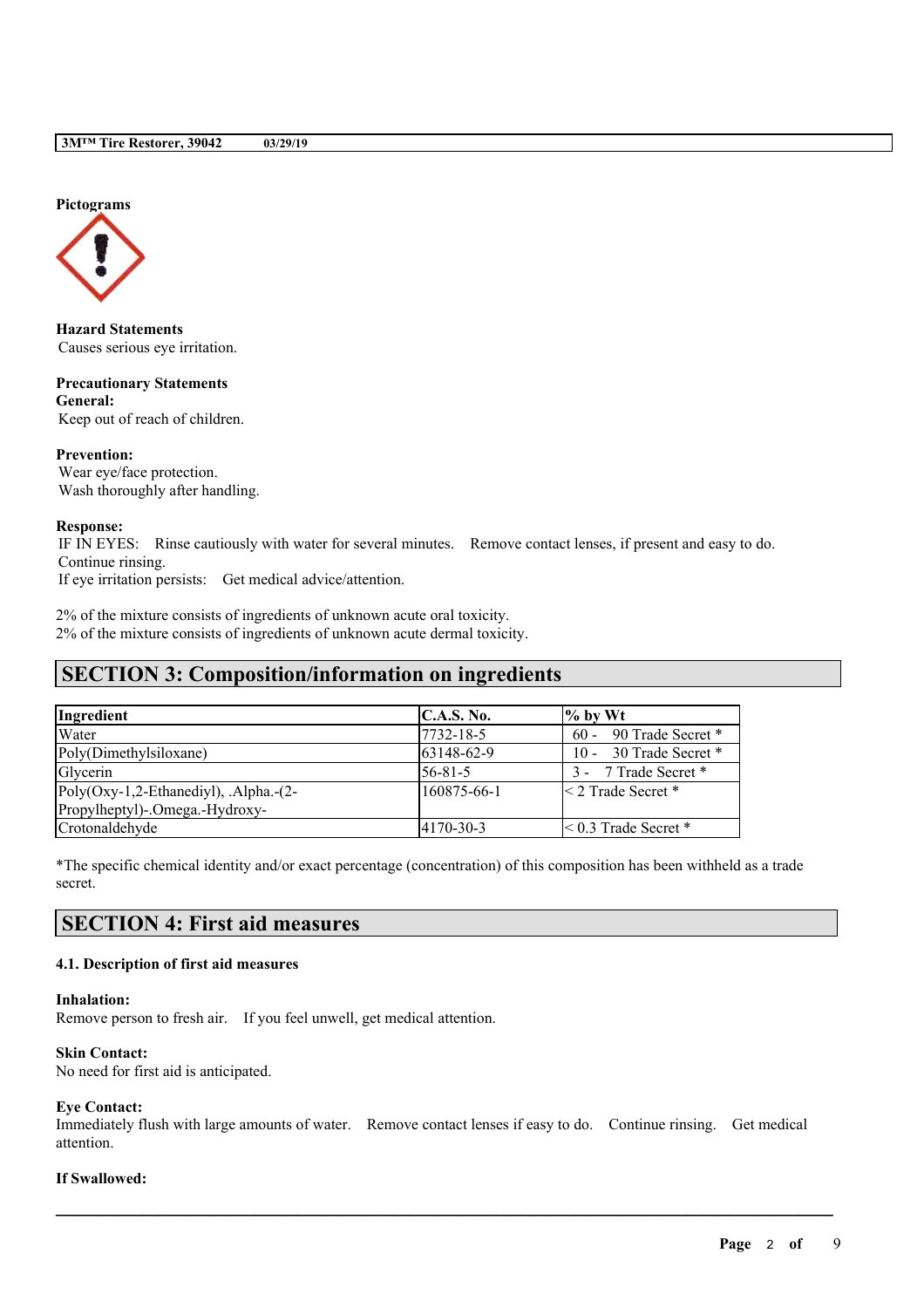Rinse mouth. If you feel unwell, get medical attention.

### **4.2. Most important symptoms and effects, both acute and delayed**

See Section 11.1. Information on toxicological effects.

### **4.3. Indication of any immediate medical attention and special treatment required** Not applicable

# **SECTION 5: Fire-fighting measures**

# **5.1. Suitable extinguishing media**

Use a fire fighting agent suitable for the surrounding fire.

#### **5.2. Special hazards arising from the substance or mixture** None inherent in this product.

# **Hazardous Decomposition or By-Products**

**Substance Condition**

Formaldehyde During Combustion Carbon monoxide During Combustion Carbon dioxide During Combustion

### **5.3. Special protective actions for fire-fighters**

No special protective actions for fire-fighters are anticipated.

# **SECTION 6: Accidental release measures**

# **6.1. Personal precautions, protective equipment and emergency procedures**

Evacuate area. Ventilate the area with fresh air. For large spill, or spills in confined spaces, provide mechanical ventilation to disperse or exhaust vapors, in accordance with good industrial hygiene practice. Refer to other sections of this SDS for information regarding physical and health hazards, respiratory protection, ventilation, and personal protective equipment.

# **6.2. Environmental precautions**

Avoid release to the environment. For larger spills, cover drains and build dikes to prevent entry into sewer systems or bodies of water.

# **6.3. Methods and material for containment and cleaning up**

Contain spill. Working from around the edges of the spill inward, cover with bentonite, vermiculite, or commercially available inorganic absorbent material. Mix in sufficient absorbent until it appears dry. Remember, adding an absorbent material does not remove a physical, health, or environmental hazard. Collect as much of the spilled material as possible. Place in a closed container approved for transportation by appropriate authorities. Clean up residue with an appropriate solvent selected by a qualified and authorized person. Ventilate the area with fresh air. Read and follow safety precautions on the solvent label and SDS. Seal the container. Dispose of collected material as soon as possible in accordance with applicable local/regional/national/international regulations.

# **SECTION 7: Handling and storage**

# **7.1. Precautions for safe handling**

Avoid eye contact. Keep out of reach of children. Avoid breathing dust/fume/gas/mist/vapors/spray. Do not eat, drink or smoke when using this product. Wash thoroughly after handling. Avoid release to the environment.

 $\mathcal{L}_\mathcal{L} = \mathcal{L}_\mathcal{L} = \mathcal{L}_\mathcal{L} = \mathcal{L}_\mathcal{L} = \mathcal{L}_\mathcal{L} = \mathcal{L}_\mathcal{L} = \mathcal{L}_\mathcal{L} = \mathcal{L}_\mathcal{L} = \mathcal{L}_\mathcal{L} = \mathcal{L}_\mathcal{L} = \mathcal{L}_\mathcal{L} = \mathcal{L}_\mathcal{L} = \mathcal{L}_\mathcal{L} = \mathcal{L}_\mathcal{L} = \mathcal{L}_\mathcal{L} = \mathcal{L}_\mathcal{L} = \mathcal{L}_\mathcal{L}$ 

# **7.2. Conditions for safe storage including any incompatibilities**

No special storage requirements.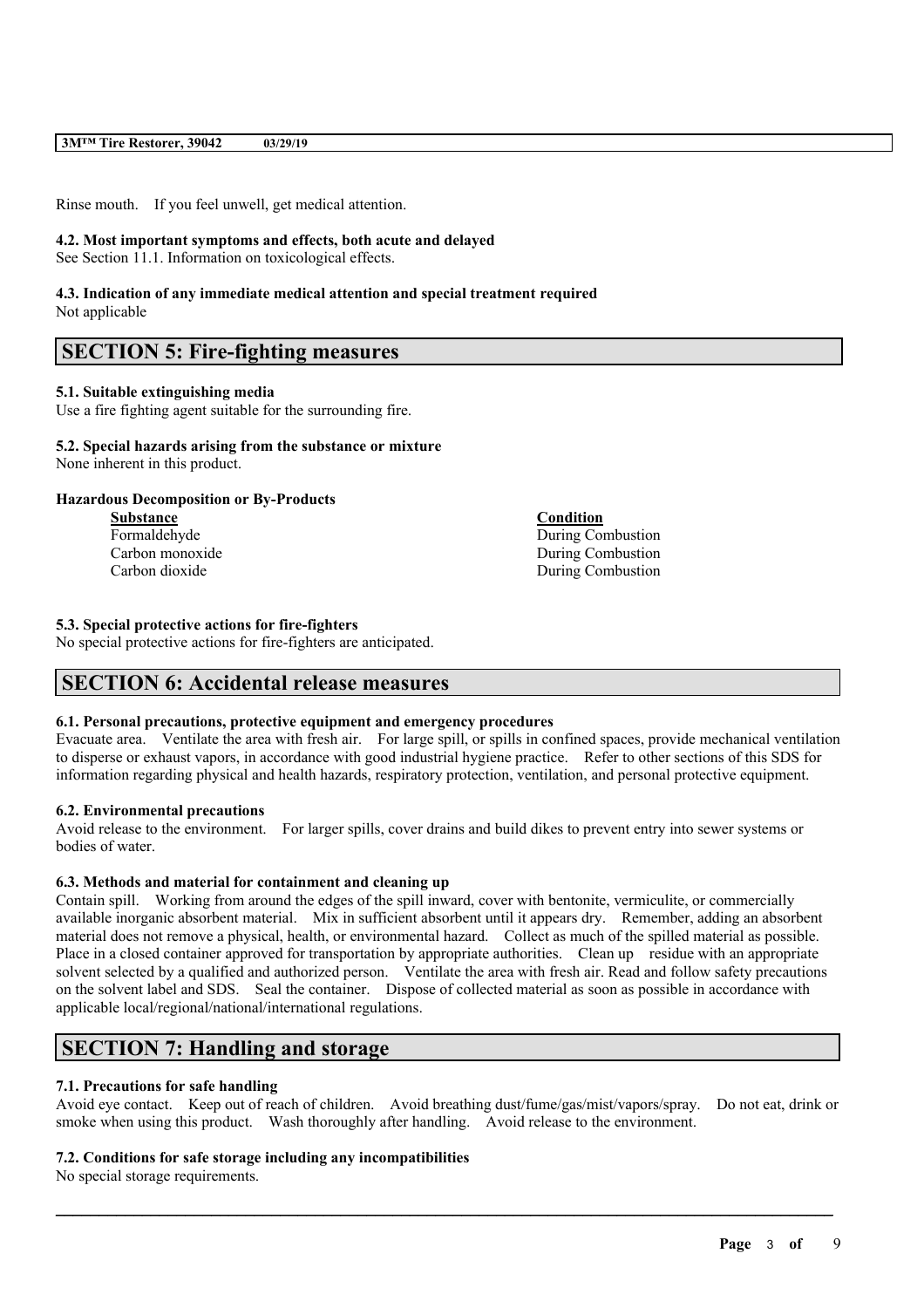# **SECTION 8: Exposure controls/personal protection**

# **8.1. Control parameters**

#### **Occupational exposure limits**

If a component is disclosed in section 3 but does not appear in the table below, an occupational exposure limit is not available for the component.

| Ingredient     | C.A.S. No.    | Agency       | Limit type                                                                              | <b>Additional Comments</b>          |
|----------------|---------------|--------------|-----------------------------------------------------------------------------------------|-------------------------------------|
| Crotonaldehyde | 4170-30-3     | <b>ACGIH</b> | $\vert$ CEIL:0.3 ppm                                                                    | A3: Confirmed animal<br>carcin SKIN |
| Crotonaldehyde | 4170-30-3     | IOSHA        | $\text{TWA:6 mg/m3}(2 \text{ ppm})$                                                     |                                     |
| Glycerin       | $56 - 81 - 5$ | IOSHA        | TWA(as total dust):15<br>$\frac{mg}{m3}$ ; TWA(respirable<br>fraction: $5 \text{ mg/m}$ |                                     |

ACGIH : American Conference of Governmental Industrial Hygienists

AIHA : American Industrial Hygiene Association

CMRG : Chemical Manufacturer's Recommended Guidelines

OSHA : United States Department of Labor - Occupational Safety and Health Administration

TWA: Time-Weighted-Average

STEL: Short Term Exposure Limit

CEIL: Ceiling

#### **8.2. Exposure controls**

### **8.2.1. Engineering controls**

Use general dilution ventilation and/or local exhaust ventilation to control airborne exposures to below relevant Exposure Limits and/or control dust/fume/gas/mist/vapors/spray. If ventilation is not adequate, use respiratory protection equipment.

# **8.2.2. Personal protective equipment (PPE)**

#### **Eye/face protection**

Select and use eve/face protection to prevent contact based on the results of an exposure assessment. The following eve/face protection(s) are recommended: Indirect Vented Goggles

### **Skin/hand protection**

No protective gloves required.

#### **Respiratory protection**

An exposure assessment may be needed to decide if a respirator is required. If a respirator is needed, use respirators as part of a full respiratory protection program. Based on the results of the exposure assessment, select from the following respirator type(s) to reduce inhalation exposure:

 $\mathcal{L}_\mathcal{L} = \mathcal{L}_\mathcal{L} = \mathcal{L}_\mathcal{L} = \mathcal{L}_\mathcal{L} = \mathcal{L}_\mathcal{L} = \mathcal{L}_\mathcal{L} = \mathcal{L}_\mathcal{L} = \mathcal{L}_\mathcal{L} = \mathcal{L}_\mathcal{L} = \mathcal{L}_\mathcal{L} = \mathcal{L}_\mathcal{L} = \mathcal{L}_\mathcal{L} = \mathcal{L}_\mathcal{L} = \mathcal{L}_\mathcal{L} = \mathcal{L}_\mathcal{L} = \mathcal{L}_\mathcal{L} = \mathcal{L}_\mathcal{L}$ 

Half facepiece or full facepiece air-purifying respirator suitable for particulates

For questions about suitability for a specific application, consult with your respirator manufacturer.

# **SECTION 9: Physical and chemical properties**

# **9.1. Information on basic physical and chemical properties**

| <b>General Physical Form:</b>  | Liquid                      |
|--------------------------------|-----------------------------|
| <b>Specific Physical Form:</b> | Emulsion                    |
| Odor, Color, Grade:            | Milky white liquid emulsion |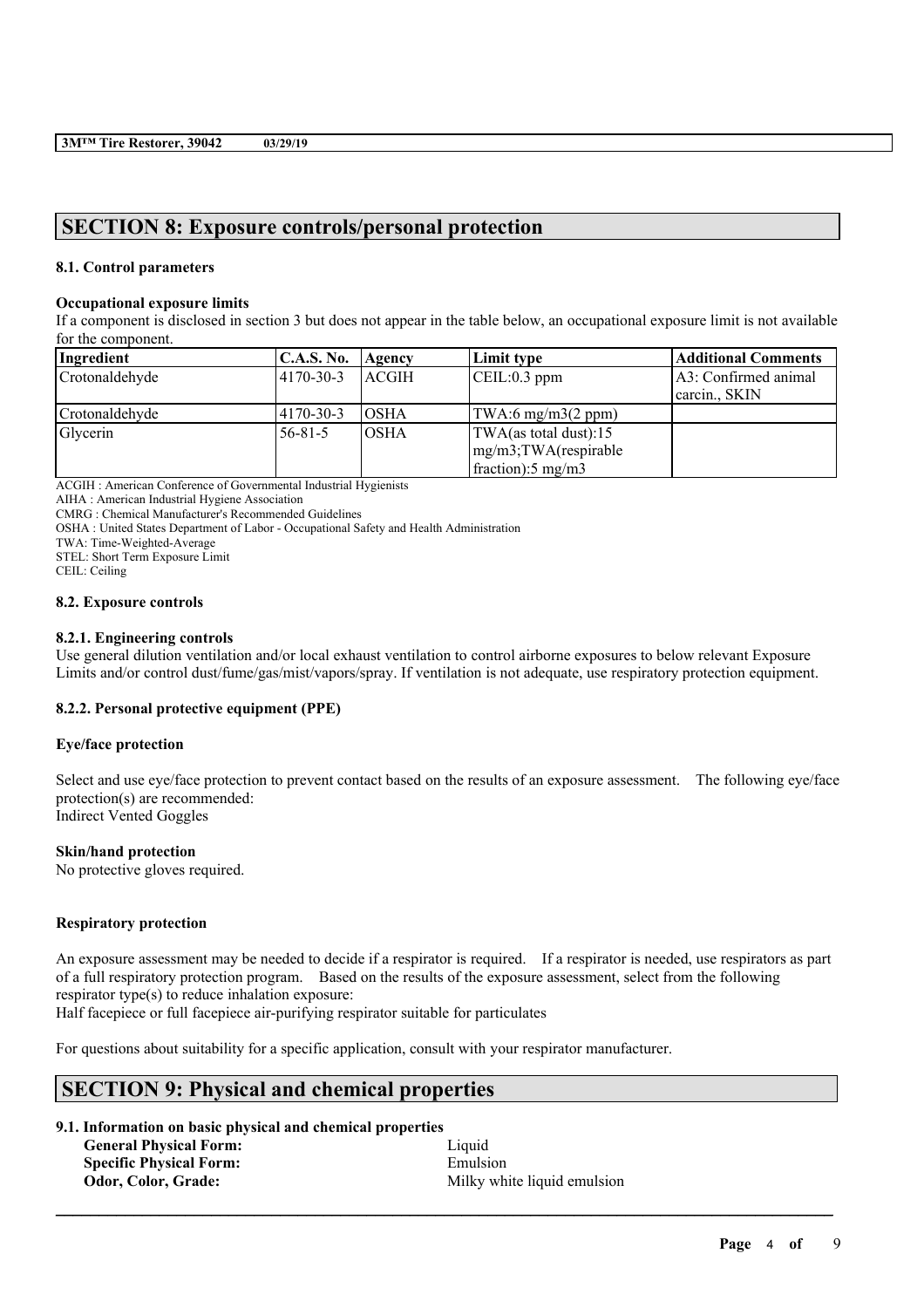| Odor threshold                            | No Data Available                                               |
|-------------------------------------------|-----------------------------------------------------------------|
| pН                                        | 7 - 8                                                           |
| <b>Melting point</b>                      | Not Applicable                                                  |
| <b>Boiling Point</b>                      | $212 \text{ }^{\circ}F$                                         |
| <b>Flash Point</b>                        | No flash point                                                  |
| <b>Evaporation rate</b>                   | Not Applicable                                                  |
| <b>Flammability (solid, gas)</b>          | Not Applicable                                                  |
| <b>Flammable Limits(LEL)</b>              | Not Applicable                                                  |
| <b>Flammable Limits(UEL)</b>              | Not Applicable                                                  |
| <b>Vapor Pressure</b>                     | No Data Available                                               |
| <b>Vapor Density</b>                      | Not Applicable                                                  |
| Density                                   | $1$ g/ml                                                        |
| <b>Specific Gravity</b>                   | $[RefStd:WATER=1]$                                              |
| <b>Solubility in Water</b>                | No Data Available                                               |
| Solubility- non-water                     | No Data Available                                               |
| Partition coefficient: n-octanol/water    | No Data Available                                               |
| <b>Autoignition temperature</b>           | Not Applicable                                                  |
| <b>Decomposition temperature</b>          | No Data Available                                               |
| Viscosity                                 | No Data Available                                               |
| <b>Volatile Organic Compounds</b>         | 0.1 % weight [ <i>Test Method:</i> calculated per CARB title 2] |
| <b>Volatile Organic Compounds</b>         | 1 g/l [Test Method: calculated SCAQMD rule 443.1]               |
| <b>Percent volatile</b>                   | 81 %                                                            |
| <b>VOC Less H2O &amp; Exempt Solvents</b> | 2 g/l [Test Method: calculated SCAQMD rule 443.1]               |

# **SECTION 10: Stability and reactivity**

#### **10.1. Reactivity**

This material is considered to be non reactive under normal use conditions.

# **10.2. Chemical stability**

Stable.

### **10.3. Possibility of hazardous reactions**

Hazardous polymerization will not occur.

# **10.4. Conditions to avoid**

None known.

# **10.5. Incompatible materials**

None known.

# **10.6. Hazardous decomposition products**

**Substance Condition** None known.

Refer to section 5.2 for hazardous decomposition products during combustion.

# **SECTION 11: Toxicological information**

The information below may not be consistent with the material classification in Section 2 if specific ingredient **classifications are mandated by a competent authority. In addition, toxicological data on ingredients may not be** reflected in the material classification and/or the signs and symptoms of exposure, because an ingredient may be

 $\mathcal{L}_\mathcal{L} = \mathcal{L}_\mathcal{L} = \mathcal{L}_\mathcal{L} = \mathcal{L}_\mathcal{L} = \mathcal{L}_\mathcal{L} = \mathcal{L}_\mathcal{L} = \mathcal{L}_\mathcal{L} = \mathcal{L}_\mathcal{L} = \mathcal{L}_\mathcal{L} = \mathcal{L}_\mathcal{L} = \mathcal{L}_\mathcal{L} = \mathcal{L}_\mathcal{L} = \mathcal{L}_\mathcal{L} = \mathcal{L}_\mathcal{L} = \mathcal{L}_\mathcal{L} = \mathcal{L}_\mathcal{L} = \mathcal{L}_\mathcal{L}$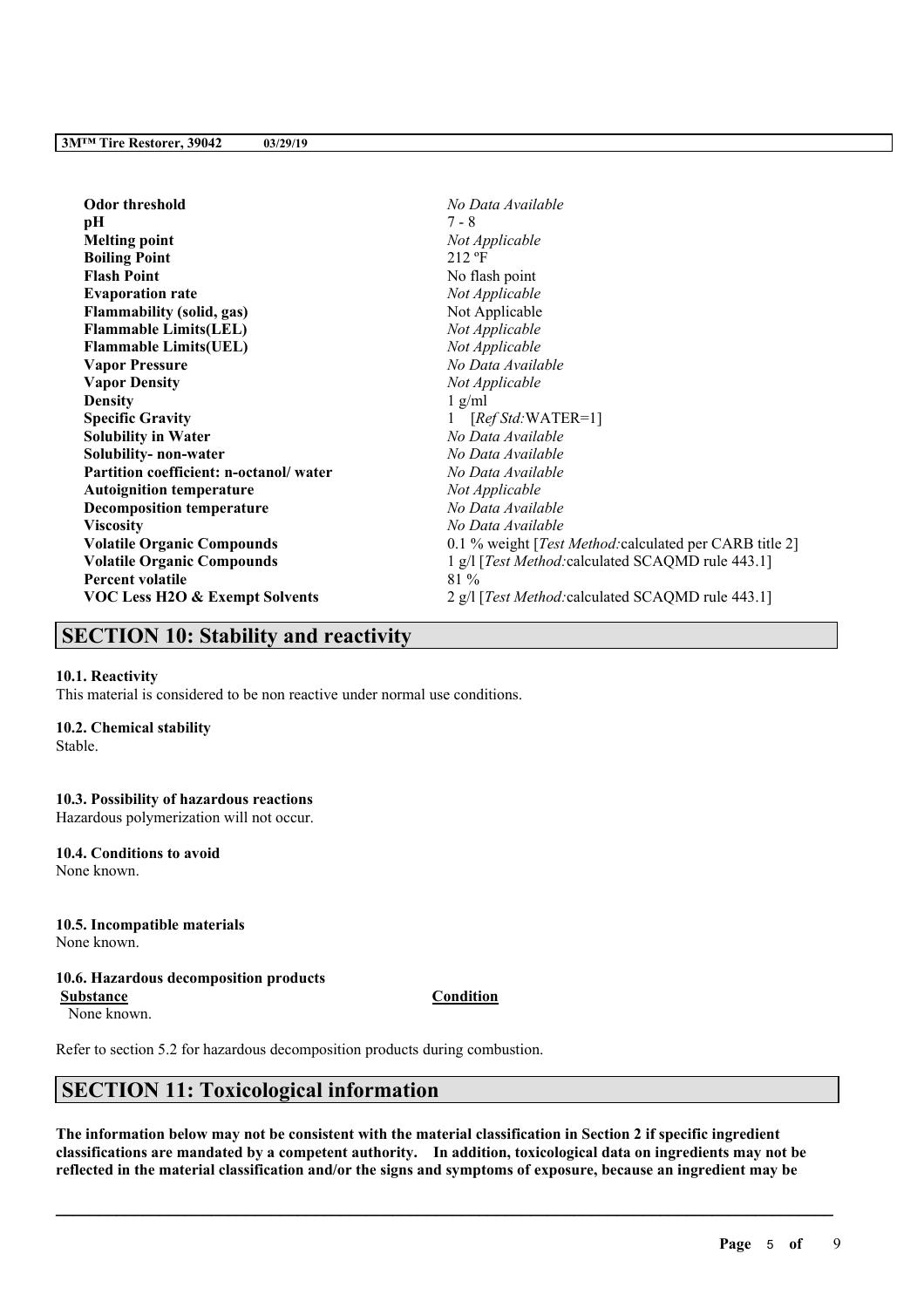present below the threshold for labeling, an ingredient may not be available for exposure, or the data may not be **relevant to the material as a whole.**

**11.1. Information on Toxicological effects**

**Signs and Symptoms of Exposure**

#### Based on test data and/or information on the components, this material may produce the following health effects:

# **Inhalation:**

Respiratory Tract Irritation: Signs/symptoms may include cough, sneezing, nasal discharge, headache, hoarseness, and nose and throat pain.

#### **Skin Contact:**

Contact with the skin during product use is not expected to result in significant irritation.

#### **Eye Contact:**

Severe Eye Irritation: Signs/symptoms may include significant redness, swelling, pain, tearing, cloudy appearance of the cornea, and impaired vision.

#### **Ingestion:**

Gastrointestinal Irritation: Signs/symptoms may include abdominal pain, stomach upset, nausea, vomiting and diarrhea.

#### **Toxicological Data**

If a component is disclosed in section 3 but does not appear in a table below, either no data are available for that endpoint or the data are not sufficient for classification.

### **Acute Toxicity**

| Name                   | Route                         | <b>Species</b> | Value                                             |
|------------------------|-------------------------------|----------------|---------------------------------------------------|
| Overall product        | Dermal                        |                | No data available; calculated $ATE > 5,000$ mg/kg |
| Overall product        | Inhalation-<br>Vapor $(4 hr)$ |                | No data available; calculated ATE > 50 mg/l       |
| Overall product        | Ingestion                     |                | No data available; calculated $ATE > 5,000$ mg/kg |
| Poly(Dimethylsiloxane) | Dermal                        | Rabbit         | $LD50 > 19,400$ mg/kg                             |
| Poly(Dimethylsiloxane) | Ingestion                     | Rat            | $LD50 > 17,000$ mg/kg                             |
| Glycerin               | Dermal                        | Rabbit         | LD50 estimated to be $> 5,000$ mg/kg              |
| Glycerin               | Ingestion                     | Rat            | $LD50 > 5,000$ mg/kg                              |
| Crotonaldehyde         | Dermal                        |                | estimated to be $200 - 1,000$ mg/kg               |
| Crotonaldehyde         | Inhalation-<br>Dust/Mist      |                | estimated to be $> 12.5$ mg/l                     |
| Crotonaldehyde         | Inhalation-<br>Vapor          |                | estimated to be $0.5 - 2$ mg/l                    |
| Crotonaldehyde         | Ingestion                     |                | estimated to be $50 - 300$ mg/kg                  |

 $ATE = acute$  toxicity estimate

#### **Skin Corrosion/Irritation**

| <b>Name</b>            | <b>Species</b> | Value                               |
|------------------------|----------------|-------------------------------------|
| Poly(Dimethylsiloxane) | Rabbit         | $\sim$<br>No significant irritation |
| Glycerin               | Rabbit         | No significant irritation           |

#### **Serious Eye Damage/Irritation**

| <b>Name</b>            | <b>Species</b> | Value                            |
|------------------------|----------------|----------------------------------|
| Poly(Dimethylsiloxane) | Rabbit         | . .<br>No significant irritation |
| Glycerin               | Rabbit         | . .<br>No significant irritation |

 $\mathcal{L}_\mathcal{L} = \mathcal{L}_\mathcal{L} = \mathcal{L}_\mathcal{L} = \mathcal{L}_\mathcal{L} = \mathcal{L}_\mathcal{L} = \mathcal{L}_\mathcal{L} = \mathcal{L}_\mathcal{L} = \mathcal{L}_\mathcal{L} = \mathcal{L}_\mathcal{L} = \mathcal{L}_\mathcal{L} = \mathcal{L}_\mathcal{L} = \mathcal{L}_\mathcal{L} = \mathcal{L}_\mathcal{L} = \mathcal{L}_\mathcal{L} = \mathcal{L}_\mathcal{L} = \mathcal{L}_\mathcal{L} = \mathcal{L}_\mathcal{L}$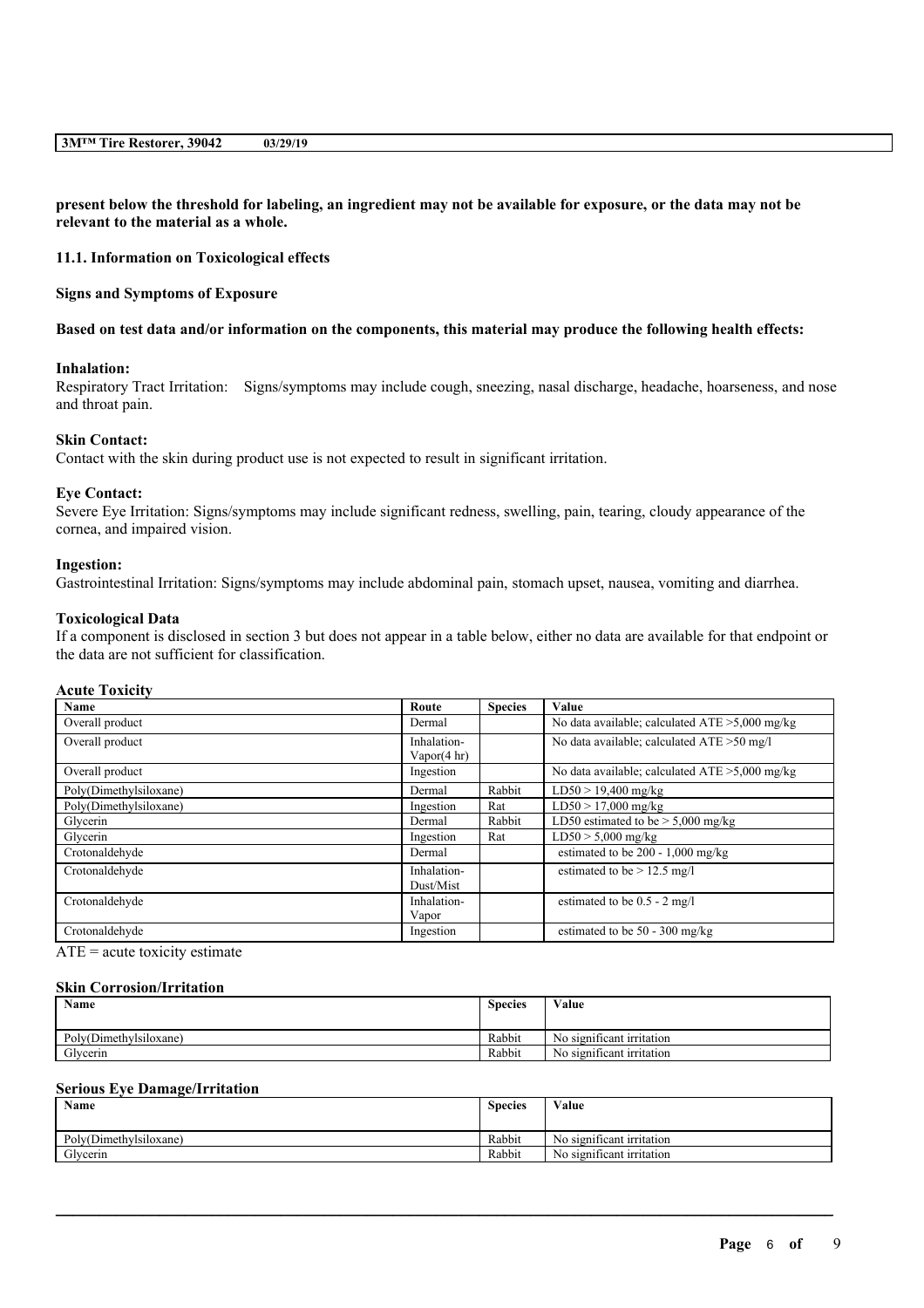#### **Skin Sensitization**

| <b>Name</b> | $\sim$<br><b>Species</b> | $\mathbf{v}$<br>Value                   |
|-------------|--------------------------|-----------------------------------------|
| Glycerin    | $\sim$<br>Guinea         | <b>CONTRACTOR</b><br>Not.<br>classified |
|             | pig                      |                                         |

### **Respiratory Sensitization**

For the component/components, either no data are currently available or the data are not sufficient for classification.

### **Germ Cell Mutagenicity**

For the component/components, either no data are currently available or the data are not sufficient for classification.

#### **Carcinogenicity**

| Name     | Route     | $\sim$<br>Species | <b>WY 3</b><br>∕ alue                                                              |
|----------|-----------|-------------------|------------------------------------------------------------------------------------|
| Glycerin | Ingestion | Mouse             | but the data are not<br>Some positive data exist.<br>sufficient for classification |

### **Reproductive Toxicity**

#### **Reproductive and/or Developmental Effects**

| Name     | Route     | Value                                  | <b>Species</b> | <b>Test Result</b> | <b>Exposure</b> |
|----------|-----------|----------------------------------------|----------------|--------------------|-----------------|
|          |           |                                        |                |                    | <b>Duration</b> |
| Glycerin | Ingestion | Not classified for female reproduction | Rat            | <b>NOAEL 2,000</b> | 2 generation    |
|          |           |                                        |                | mg/kg/day          |                 |
| Glycerin | Ingestion | Not classified for male reproduction   | Rat            | <b>NOAEL 2,000</b> | 2 generation    |
|          |           |                                        |                | mg/kg/day          |                 |
| Glycerin | Ingestion | Not classified for development         | Rat            | <b>NOAEL 2,000</b> | 2 generation    |
|          |           |                                        |                | mg/kg/day          |                 |

# **Target Organ(s)**

# **Specific Target Organ Toxicity - single exposure**

For the component/components, either no data are currently available or the data are not sufficient for classification.

# **Specific Target Organ Toxicity - repeated exposure**

| Name     | Route      | Target Organ(s)        | Value          | <b>Species</b> | <b>Test Result</b> | <b>Exposure</b> |
|----------|------------|------------------------|----------------|----------------|--------------------|-----------------|
|          |            |                        |                |                |                    | <b>Duration</b> |
| Glycerin | Inhalation | respiratory system     | Not classified | Rat            | <b>NOAEL 3.91</b>  | 14 days         |
|          |            | heart   liver   kidney |                |                | mg/l               |                 |
|          |            | and/or bladder         |                |                |                    |                 |
| Glycerin | Ingestion  | endocrine system       | Not classified | Rat            | <b>NOAEL</b>       | 2 years         |
|          |            | hematopoietic          |                |                | 10,000             |                 |
|          |            | system   liver         |                |                | mg/kg/day          |                 |
|          |            | kidney and/or          |                |                |                    |                 |
|          |            | bladder                |                |                |                    |                 |

### **Aspiration Hazard**

For the component/components, either no data are currently available or the data are not sufficient for classification.

# Please contact the address or phone number listed on the first page of the SDS for additional toxicological information **on this material and/or its components.**

# **SECTION 12: Ecological information**

# **Ecotoxicological information**

Please contact the address or phone number listed on the first page of the SDS for additional ecotoxicological information on this material and/or its components.

 $\mathcal{L}_\mathcal{L} = \mathcal{L}_\mathcal{L} = \mathcal{L}_\mathcal{L} = \mathcal{L}_\mathcal{L} = \mathcal{L}_\mathcal{L} = \mathcal{L}_\mathcal{L} = \mathcal{L}_\mathcal{L} = \mathcal{L}_\mathcal{L} = \mathcal{L}_\mathcal{L} = \mathcal{L}_\mathcal{L} = \mathcal{L}_\mathcal{L} = \mathcal{L}_\mathcal{L} = \mathcal{L}_\mathcal{L} = \mathcal{L}_\mathcal{L} = \mathcal{L}_\mathcal{L} = \mathcal{L}_\mathcal{L} = \mathcal{L}_\mathcal{L}$ 

# **Chemical fate information**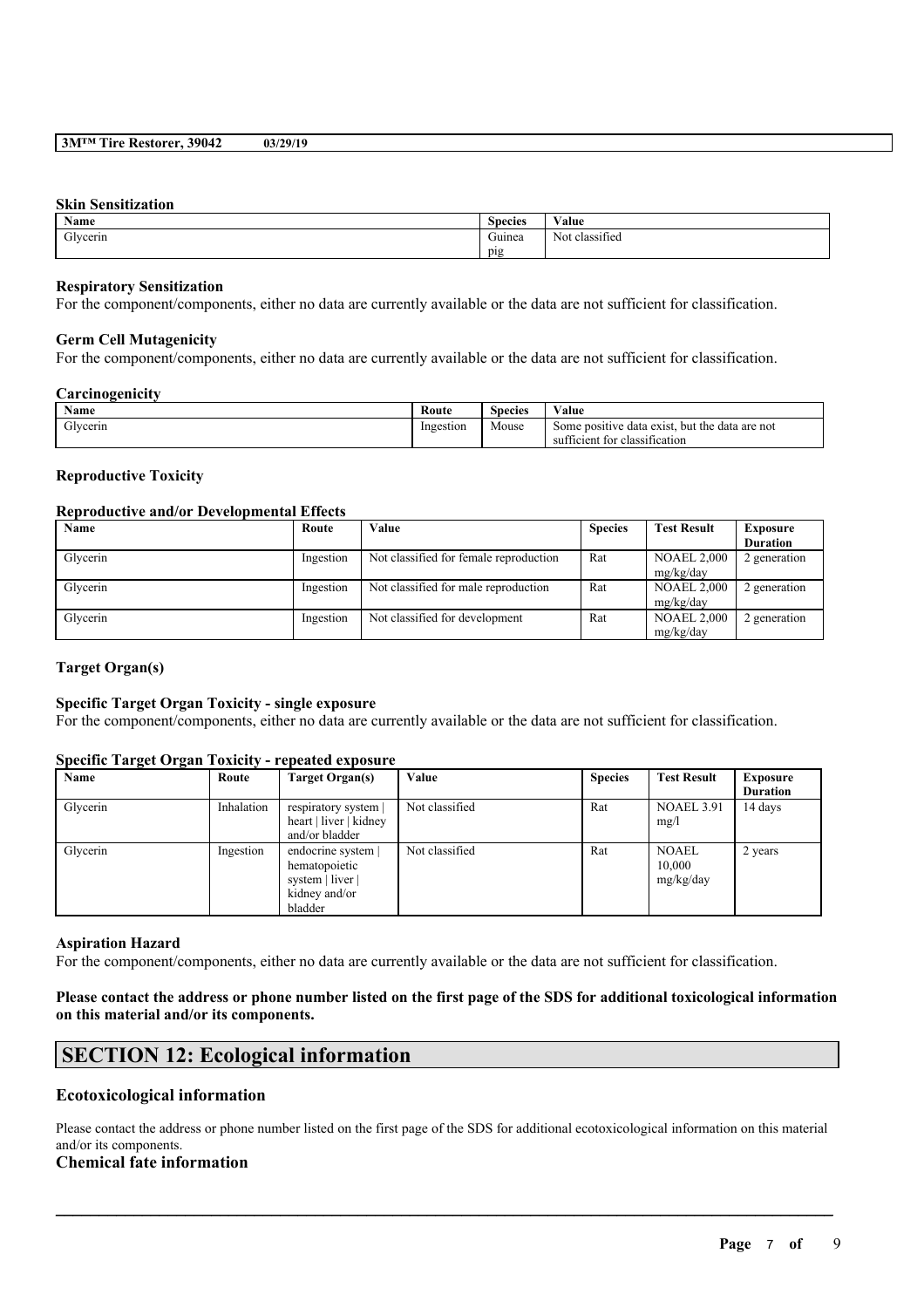Please contact the address or phone number listed on the first page of the SDS for additional chemical fate information on this material and/or its components.

# **SECTION 13: Disposal considerations**

### **13.1. Disposal methods**

Dispose of contents/ container in accordance with the local/regional/national/international regulations.

Dispose of waste product in a permitted industrial waste facility. Empty drums/barrels/containers used for transporting and handling hazardous chemicals (chemical substances/mixtures/preparations classified as Hazardous as per applicable regulations) shall be considered, stored, treated & disposed of as hazardous wastes unless otherwise defined by applicable waste regulations. Consult with the respective regulating authorities to determine the available treatment and disposal facilities.

# **SECTION 14: Transport Information**

For Transport Information, please visit http://3M.com/Transportinfo or call 1-800-364-3577 or 651-737-6501.

# **SECTION 15: Regulatory information**

# **15.1. US Federal Regulations**

Contact 3M for more information.

# **EPCRA 311/312 Hazard Classifications:**

**Physical Hazards**

# Not applicable

# **Health Hazards**

Serious eye damage or eye irritation

# **15.2. State Regulations**

Contact 3M for more information.

# **15.3. Chemical Inventories**

The components of this product are in compliance with the chemical notification requirements of TSCA. All required components of this product are listed on the active portion of the TSCA Inventory.

Contact 3M for more information.

# **15.4. International Regulations**

Contact 3M for more information.

**This SDS has been prepared to meet the U.S. OSHA Hazard Communication Standard, 29 CFR 1910.1200.**

# **SECTION 16: Other information**

#### **NFPA Hazard Classification**

**Health:** 2 **Flammability:** 0 **Instability:** 0 **Special Hazards:** None

 $\mathcal{L}_\mathcal{L} = \mathcal{L}_\mathcal{L} = \mathcal{L}_\mathcal{L} = \mathcal{L}_\mathcal{L} = \mathcal{L}_\mathcal{L} = \mathcal{L}_\mathcal{L} = \mathcal{L}_\mathcal{L} = \mathcal{L}_\mathcal{L} = \mathcal{L}_\mathcal{L} = \mathcal{L}_\mathcal{L} = \mathcal{L}_\mathcal{L} = \mathcal{L}_\mathcal{L} = \mathcal{L}_\mathcal{L} = \mathcal{L}_\mathcal{L} = \mathcal{L}_\mathcal{L} = \mathcal{L}_\mathcal{L} = \mathcal{L}_\mathcal{L}$ National Fire Protection Association (NFPA) hazard ratings are designed for use by emergency response personnel to address